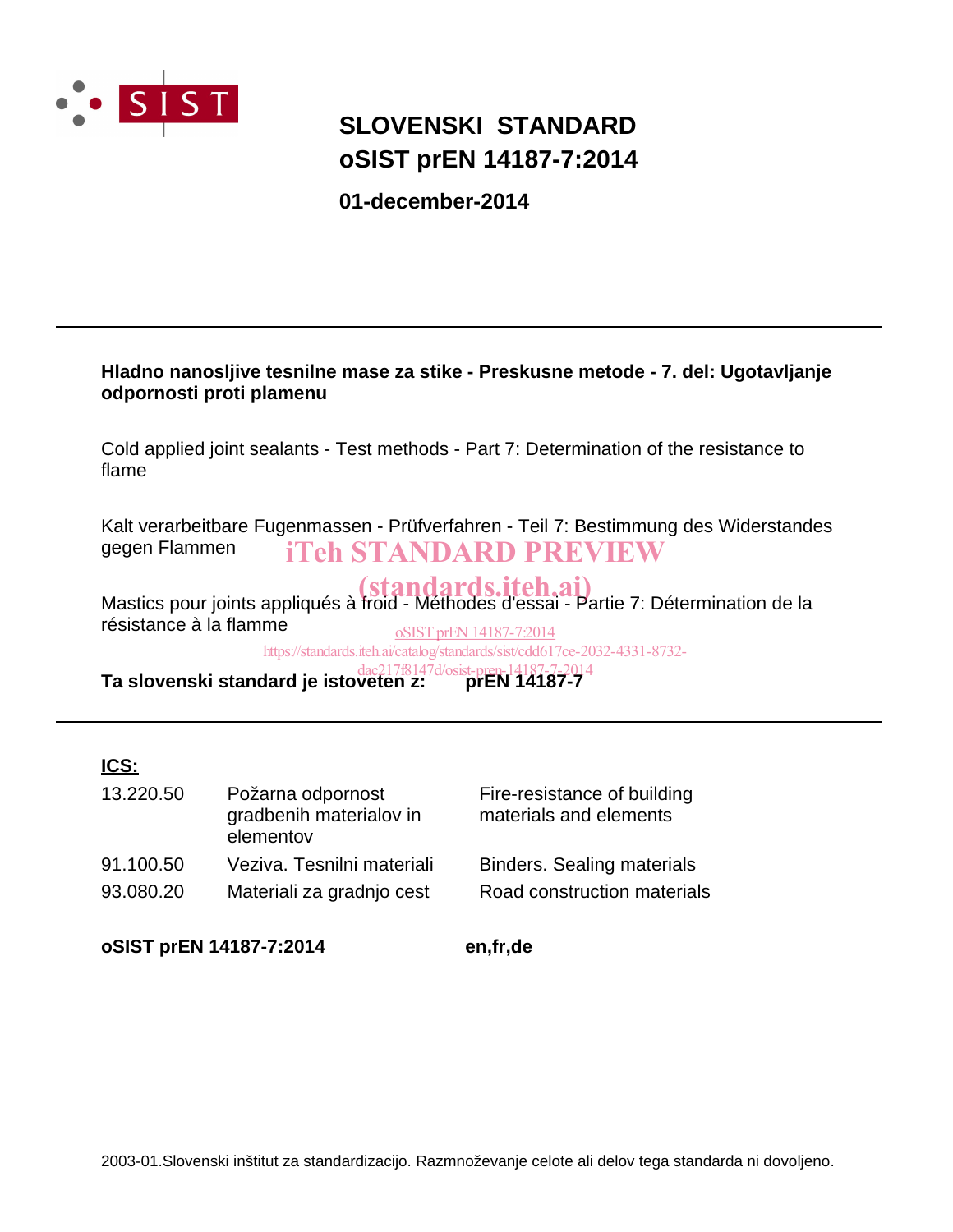**oSIST prEN 14187-7:2014**

## iTeh STANDARD PREVIEW (standards.iteh.ai)

oSIST prEN 14187-7:2014 https://standards.iteh.ai/catalog/standards/sist/cdd617ce-2032-4331-8732 dac217f8147d/osist-pren-14187-7-2014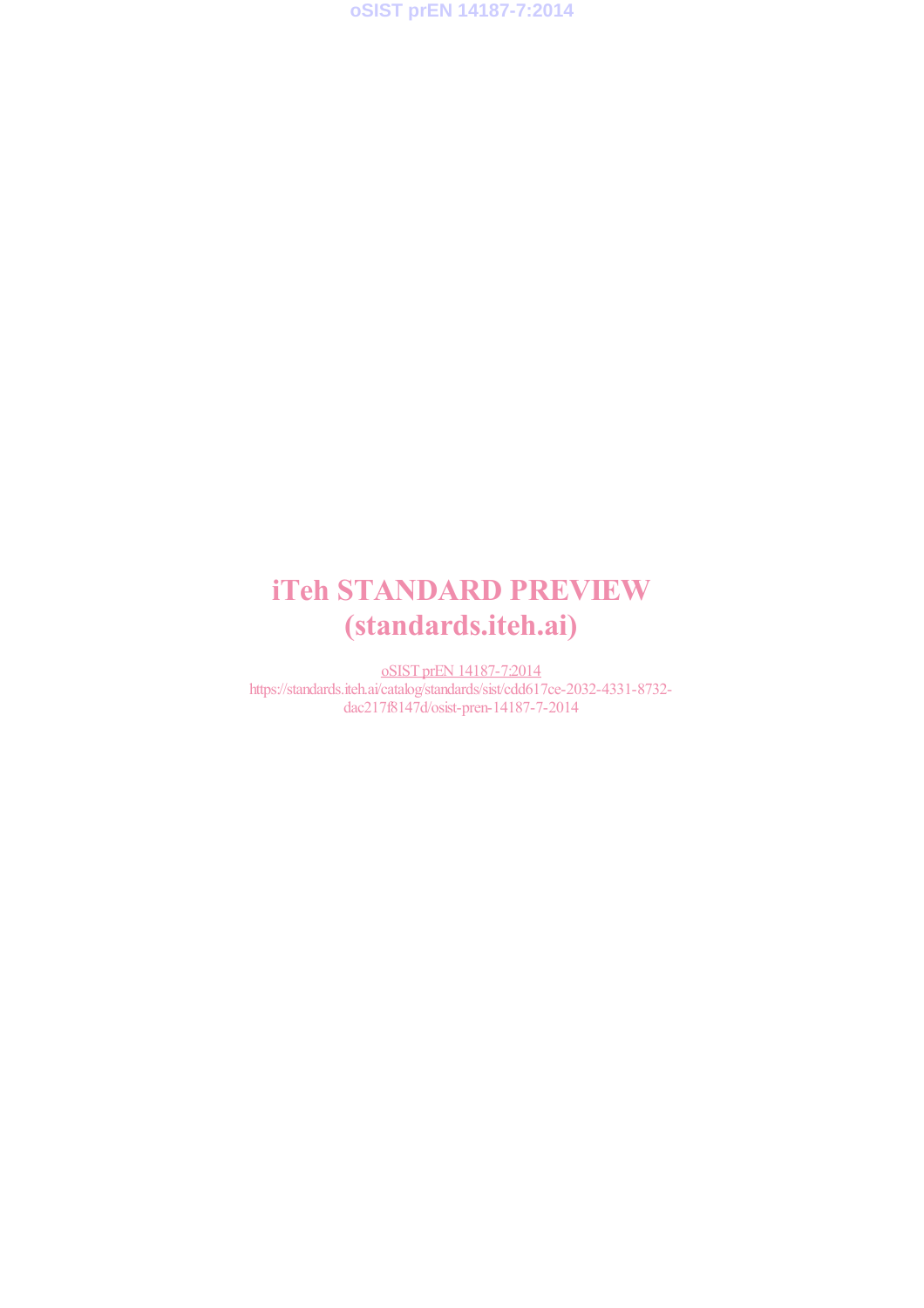# EUROPEAN STANDARD NORME EUROPÉENNE EUROPÄISCHE NORM

## **DRAFT prEN 14187-7**

October 2014

ICS 13.220.50; 93.080.20 Will supersede EN 14187-7:2003

English Version

## Cold applied joint sealants - Test methods - Part 7: Determination of the resistance to flame

Mastics pour joints appliqués à froid - Méthodes d'essai - Partie 7: Détermination de la résistance à la flamme

 Kalt verarbeitbare Fugenmassen - Prüfverfahren - Teil 7: Bestimmung des Widerstandes gegen Flammen

This draft European Standard is submitted to CEN members for enquiry. It has been drawn up by the Technical Committee CEN/TC 227.

If this draft becomes a European Standard, CEN members are bound to comply with the CEN/CENELEC Internal Regulations which stipulate the conditions for giving this European Standard the status of a national standard without any alteration.

This draft European Standard was established by CEN in three official versions (English, French, German). A version in any other language made by translation under the responsibility of a CEN member into its own language and notified to the CEN-CENELEC Management Centre has the same status as the official versions. Centre has the same status as the official versions.

CEN members are the national standards bodies of Austria, Belgium, Bulgaria, Croatia, Cyprus, Czech Republic, Denmark, Estonia, CEN members are the national standards bódies of Austria, Belgium, Bulgaria, Croatia, Cyprus, Czech Republic, Denmark, Esto<br>Finland, Former Yugoslav Republic of Macedonia, France, Germany, Greece, Hungary, Iceland, Ireland Luxembourg, Malta, Netherlands, Norway, Poland, Portugal, Romania, Slovakia, Slovenia, Spain, Sweden, Switzerland, Turkey and United Kingdom.

#### oSIST prEN 14187-7:2014

Recipients of this draft are lipvited to submit, with their comments, notification of any relevant patent rights of which they are aware and to provide supporting documentation. dac217f8147d/osist-pren-14187-7-2014

**Warning** : This document is not a European Standard. It is distributed for review and comments. It is subject to change without notice and shall not be referred to as a European Standard.



EUROPEAN COMMITTEE FOR STANDARDIZATION COMITÉ EUROPÉEN DE NORMALISATION EUROPÄISCHES KOMITEE FÜR NORMUNG

**CEN-CENELEC Management Centre: Avenue Marnix 17, B-1000 Brussels** 

Ref. No. prEN 14187-7:2014 E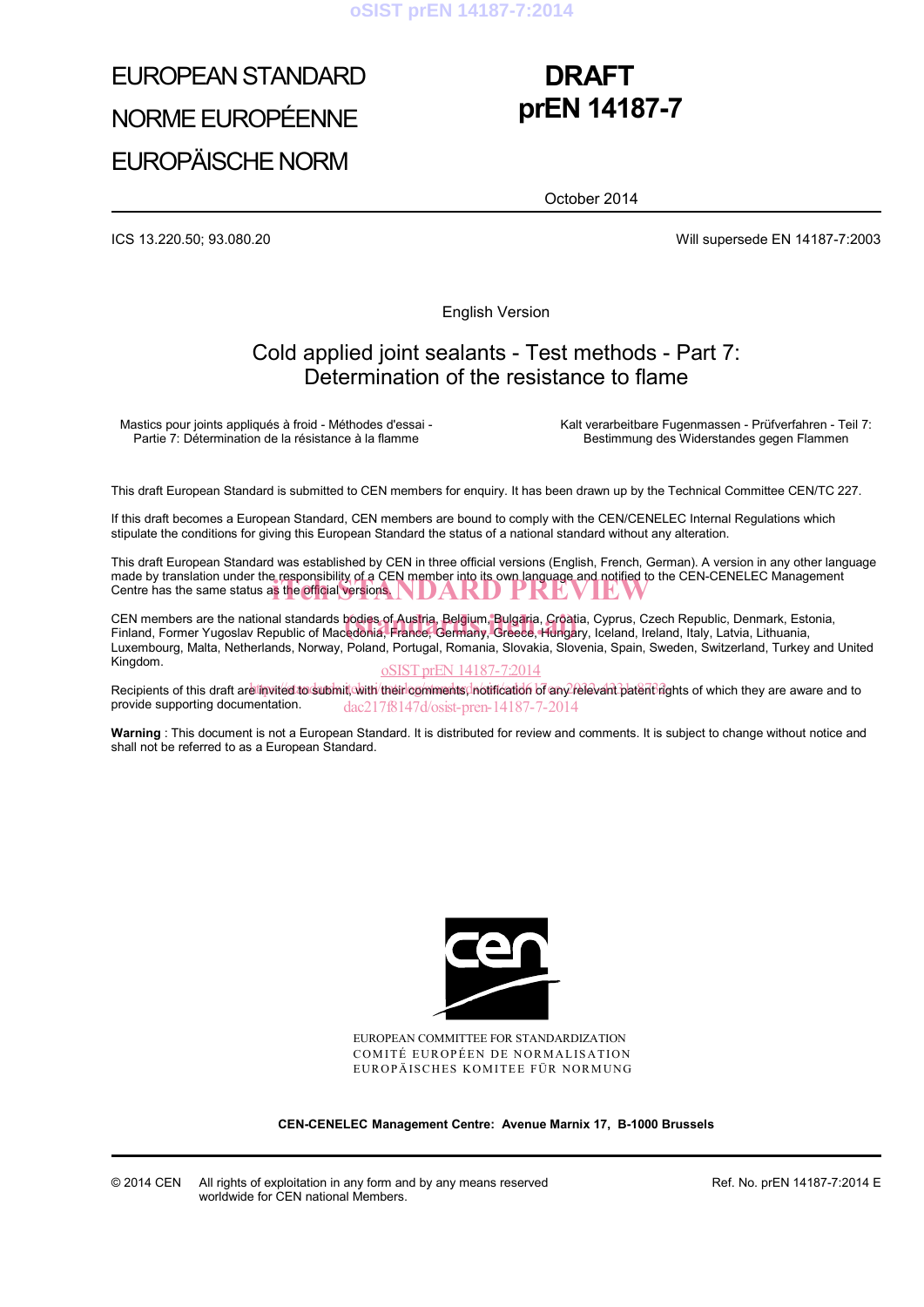## oSIST prEN 14187-7:2014

### prEN 14187-7:2014 (E)

## **Contents**

Page

| $1 \quad \blacksquare$ |  |
|------------------------|--|
|                        |  |
| $3^{\circ}$            |  |
| $\overline{4}$         |  |
| $5^{\circ}$            |  |
| 6 <sup>1</sup>         |  |
| $\overline{7}$         |  |
|                        |  |

## **iTeh STANDARD PREVIEW** (standards.iteh.ai)

oSIST prEN 14187-7:2014 https://standards.iteh.ai/catalog/standards/sist/cdd617ce-2032-4331-8732dac217f8147d/osist-pren-14187-7-2014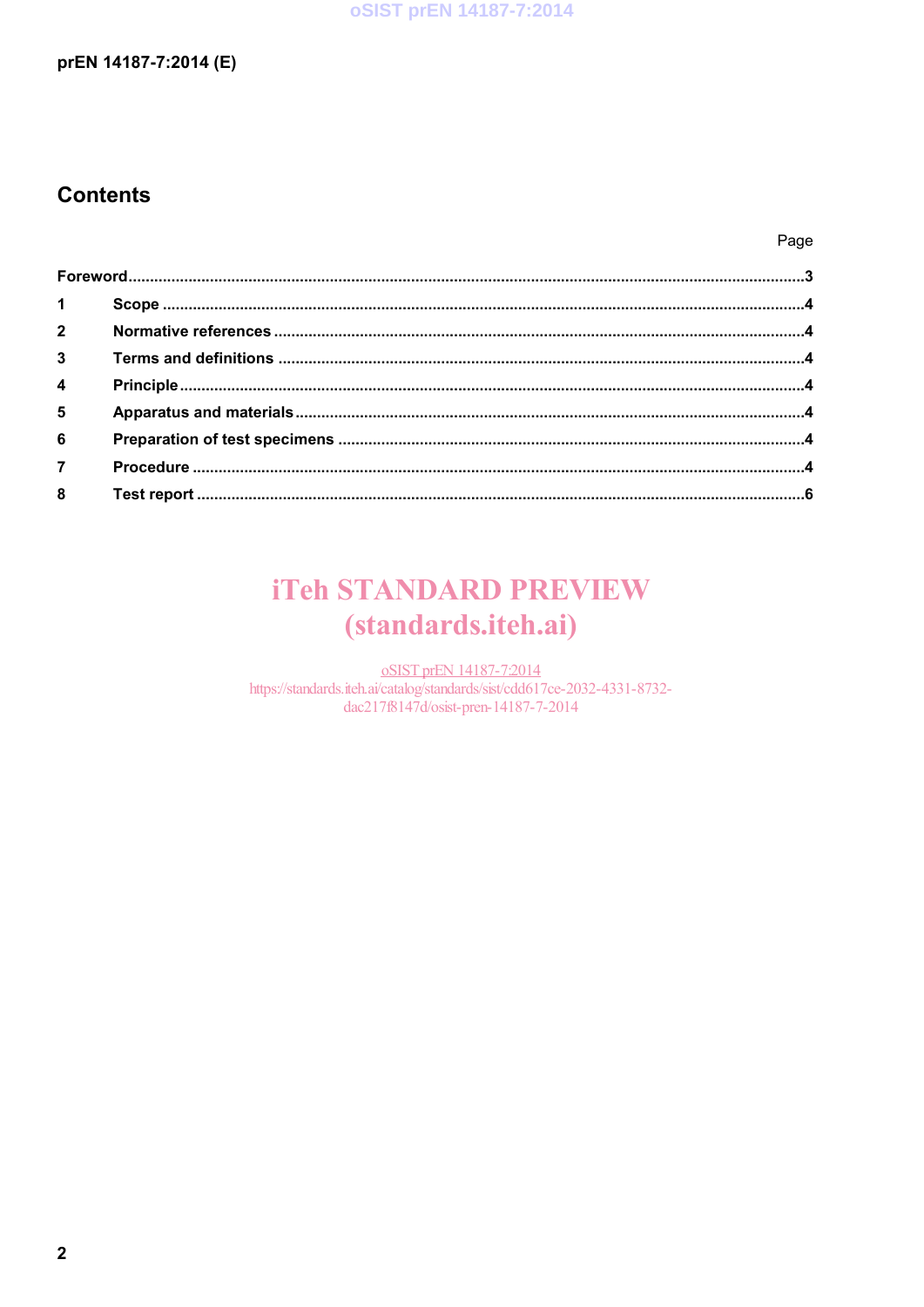## **Foreword**

This document (prEN 14187-7:2014) has been prepared by Technical Committee CEN/TC 227 "Road materials", the secretariat of which is held by DIN.

This document is currently submitted to the CEN Enquiry.

This document will supersede EN 14187-7:2003.

This European Standard is one of a series of standards as listed below:

EN 14187-1, *Cold applied joint sealants — Test methods — Part 1: Determination of rate of cure.*

EN 14187-2, *Cold applied joint sealants — Test methods — Part 2: Determination of tack free time.*

EN 14187-3, *Cold applied joint sealants — Test methods — Part 3: Determination of self-levelling properties*.

EN 14187-4, *Cold applied joint sealants — Test methods — Part 4: Determination of the change in mass and volume after immersion in test fuels and liquid chemicals.*

EN 14187-5, *Cold applied joint sealants — Test methods — Part 5: Determination of the resistance to hydrolysis*. iTeh STANDARD PREVIEW

EN 14187-6, *Cold applied joint sealants* **—** *Test methods — Part* **6**: Determination of the adhesion/cohesion<br>properties after immersion in test fuels and liquid chemicals. *properties after immersion in test fuels and liquid chemicals.*

EN 14187-7, Cold applied joint sealants SIST prest methods<sup>72014</sup>art 7: Determination of the resistance to flame. https://standards.iteh.ai/catalog/standards/sist/cdd617ce-2032-4331-8732-

EN 14187-8, *Cold applied joint sealants 814* test methods <sup>187-part 8. Determination of the artificial weathering</sup> *by UV-irradiation.*

EN 14187-9, *Cold applied joint sealants — Test methods — Part 9: Function testing of joint sealants*.

**WARNING — This test should be carried out under suitable environmental conditions to provide adequate protection to personnel against the risk of fire, inhalation of smoke and/or toxic products of combustion.**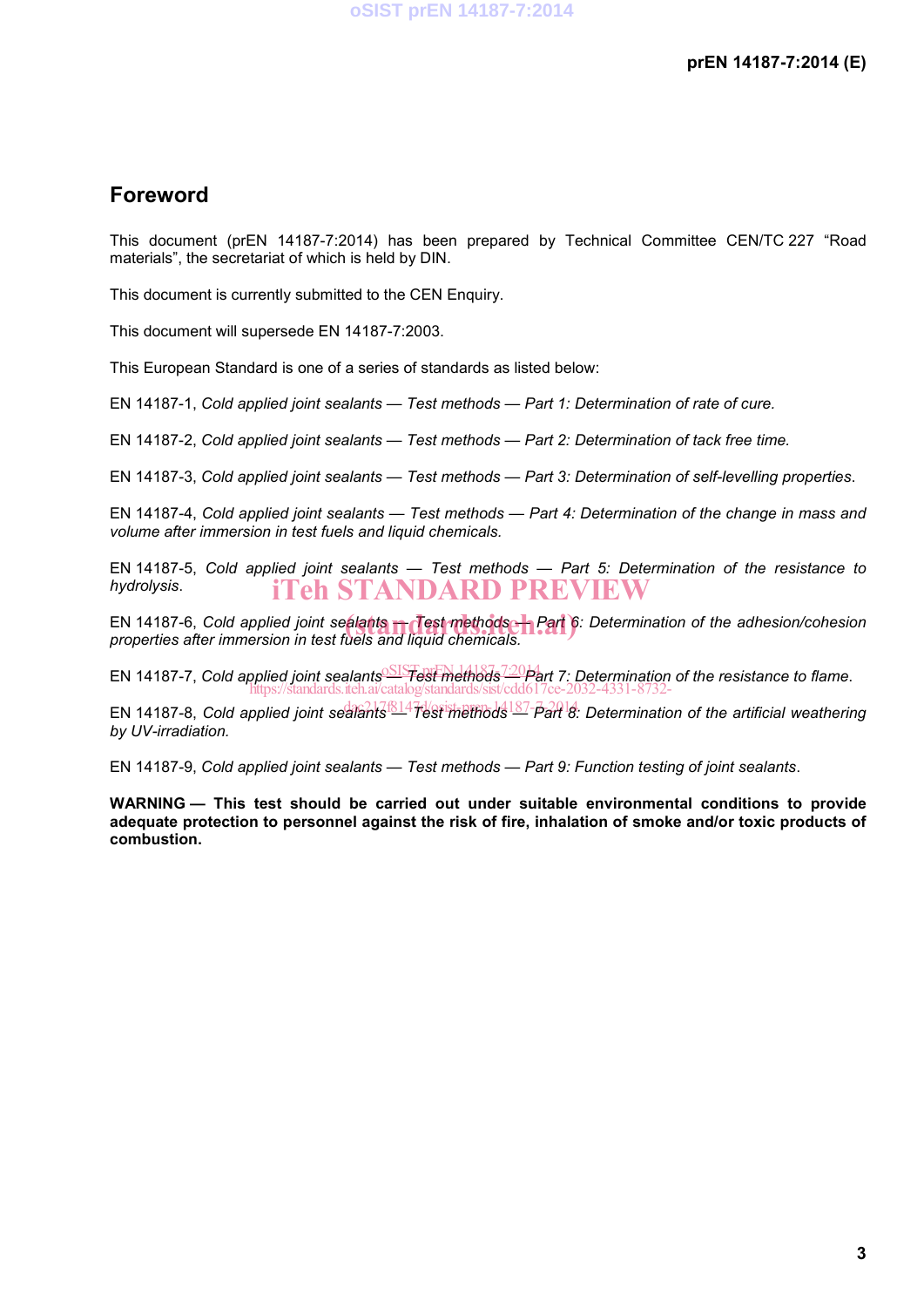### **1 Scope**

This European Standard specifies a test method for determination of the resistance to flame of cold applied joint sealants for use in joints in roads, air fields and other trafficked areas.

### **2 Normative references**

The following documents, in whole or in part, are normatively referenced in this document and are indispensable for its application. For dated references, only the edition cited applies. For undated references, the latest edition of the referenced document (including any amendments) applies.

EN ISO 6927, *Building and civil engineering works — Sealants — Vocabulary (ISO 6927:2012).*

EN ISO 8340, *Building construction — Sealants — Determination of tensile properties at maintained extension (ISO 8340)*

EN 14188-4, *Joint fillers and sealants — Part 4: Specifications for primers to be used with joint sealants*

## **3 Terms and definitions**

For the purposes of this document, the terms and definitions given in EN ISO 6927 apply.

### **4 Principle**

The resistance to flame of cold applied joint sealants is determined by subjecting it to the flame for a specified time.

## (standards.iteh.ai)

#### **5 Apparatus and materials**

#### oSIST prEN 14187-7:2014

**5.1** High temperature laboratorydadrider,ai/ratede/standsupply/cdp<sup>61</sup>toc-3000+W<sup>1</sup>and<sup>2</sup>-capable of burning approximately 200 g of propane per hour at operating capacity. 14187-7-2014

**5.2** Draught shield consisting of an open ended cylinder of light gauge metal with a diameter of (125 ± 3) mm and a height of  $(300 \pm 5)$  mm.

**5.3** Steel specimen support, made from two 150 mm long rods and two 50 mm long rods, all of 3 mm nominal diameter, to form a support with a rectangular centre opening of 40 mm × 50 mm as shown in Figure 1.

**5.4** Temperature measuring device, capable of measuring of up to 300 °C with an accuracy of  $\pm$  5 C.

### **6 Preparation of test specimens**

One test specimen made and cured in accordance with EN 28340:1990 method B shall be used.

#### **7 Procedure**

**7.1** Assemble the apparatus using a tripod as a support for the cylindrical draught shield (see Figure 1).

**7.2** Centre the high temperature burner (5.1) under the draught shield (see 5.2) with the top in the same place as the bottom of the draught shield.

**7.3** Centre the specimen support on the top of the draught shield (see 5.2) with the temperature measuring device (see 5.4) in a horizontal position laid on it with the sensor at the centre.